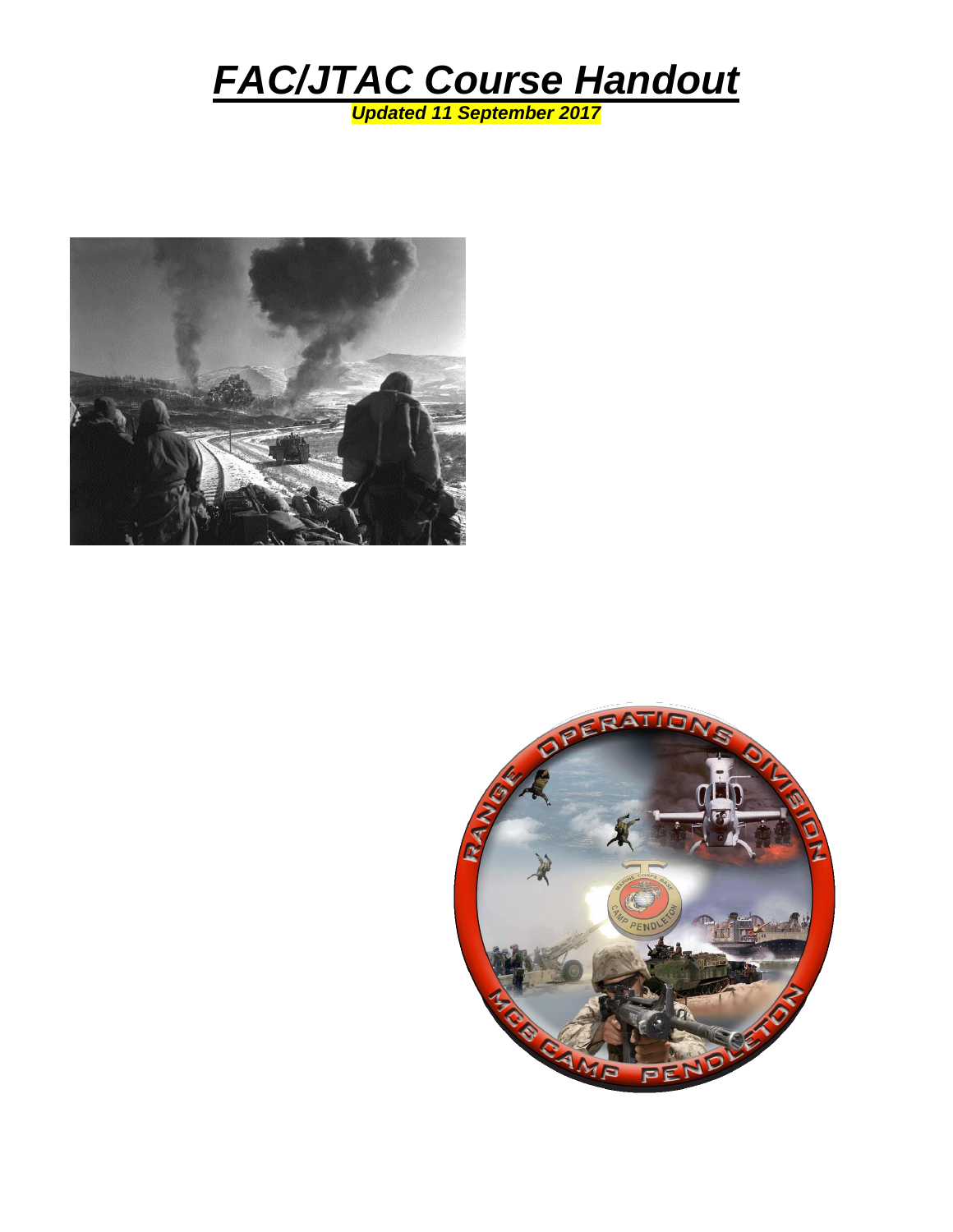| 1. | <b>FAC/JTAC Class</b>                                                                                          | 2.<br><b>Points of Contact</b>                                                                                                                   |                                             |                                 |                   |  |  |
|----|----------------------------------------------------------------------------------------------------------------|--------------------------------------------------------------------------------------------------------------------------------------------------|---------------------------------------------|---------------------------------|-------------------|--|--|
|    | $\triangleright$ This brief outlines the information that FAC/JTAC                                             |                                                                                                                                                  | > Phone Numbers - (DSN 365-)                |                                 |                   |  |  |
|    | are required to be familiar with prior to                                                                      |                                                                                                                                                  | > Range Control Officer - (760) 725-0355    |                                 |                   |  |  |
|    | conducting training at MCB Camp Pendleton.                                                                     |                                                                                                                                                  | > Range Safety Specialists - (760) 763-4926 |                                 |                   |  |  |
|    | FAC/JTAC shall read all pertinent sections<br>➤                                                                |                                                                                                                                                  | > LONGRIFLE - (760) 725-4277                |                                 |                   |  |  |
|    | contained within Base Order P3500.1N.                                                                          |                                                                                                                                                  | > Range Scheduling - (760) 725-4219/3510    |                                 |                   |  |  |
|    | Chapter four describes aviation training<br>➤                                                                  |                                                                                                                                                  | $(760)$ 725-4090 (FAX)                      |                                 |                   |  |  |
|    | regulations.                                                                                                   |                                                                                                                                                  |                                             | pndl_otrangescheduling@usmc.mil |                   |  |  |
|    |                                                                                                                |                                                                                                                                                  |                                             |                                 |                   |  |  |
| 3. | <b>FAC Certification Requirements</b>                                                                          |                                                                                                                                                  |                                             |                                 |                   |  |  |
|    |                                                                                                                |                                                                                                                                                  |                                             |                                 |                   |  |  |
|    | ⋗                                                                                                              | Show Proof of successful completion of a FAC/JTAC school.<br>➤<br>Complete the Camp Pendleton RSO/OIC class & the Camp Pendleton FAC/JTAC class. |                                             |                                 |                   |  |  |
|    | Prior to going hot on any TACP/CAS event an Inspector shall make a face-to-face with the FAC/J-TAC<br>⋗        |                                                                                                                                                  |                                             |                                 |                   |  |  |
|    | to verify the Aviation Ordnance Impact Line, HAs and BPs in impact area.                                       |                                                                                                                                                  |                                             |                                 |                   |  |  |
|    | This face to face must occur prior to sunset. At no time will the Aviation Ordnance Impact Area Line, HAs<br>➤ |                                                                                                                                                  |                                             |                                 |                   |  |  |
|    | and BPs be verified by an Inspector during hours of darkness or low visability (i.e. Fog).                     |                                                                                                                                                  |                                             |                                 |                   |  |  |
|    | CPEN FAC/JTAC certification good for 2 years from date issued.                                                 |                                                                                                                                                  |                                             |                                 |                   |  |  |
| 4. | <b>Safety Personnel Requirements</b>                                                                           |                                                                                                                                                  |                                             |                                 |                   |  |  |
|    |                                                                                                                |                                                                                                                                                  | <b>Controls</b>                             |                                 |                   |  |  |
|    | OIC/RSO                                                                                                        | Aircraft                                                                                                                                         | <b>Aircraft</b>                             | <b>Aircraft</b>                 | Aircraft          |  |  |
|    | <b>FAC/JTAC/LSSO</b>                                                                                           | <b>With No Ground Mark</b>                                                                                                                       | <b>With No Ground Mark</b>                  | With Ground Mark-               | With Ground Mark- |  |  |
|    |                                                                                                                | – No Laser                                                                                                                                       | – With Laser                                | No Laser                        | <b>With Laser</b> |  |  |
|    | FAC/JTAC                                                                                                       | <b>Yes</b>                                                                                                                                       | <b>Yes</b>                                  | <b>Yes</b>                      | <b>Yes</b>        |  |  |
|    | <b>LSSO</b><br>$\overline{OC}$                                                                                 | No                                                                                                                                               | <b>Yes</b>                                  | No                              | <b>Yes</b>        |  |  |
|    | From Marking Ground Unit                                                                                       | No                                                                                                                                               | No                                          | <b>Yes</b>                      | <b>Yes</b>        |  |  |
|    | <b>RSO</b>                                                                                                     | No                                                                                                                                               | No                                          | <b>Yes</b>                      | <b>Yes</b>        |  |  |
|    | From Marking Ground Unit                                                                                       |                                                                                                                                                  |                                             |                                 |                   |  |  |
|    | <b>FSC</b>                                                                                                     | No                                                                                                                                               | No                                          | <b>Yes</b>                      | <b>Yes</b>        |  |  |
| 5. | <b>From Marking Ground Unit</b><br><b>FAC Brief Sheets &amp; Overlays</b>                                      |                                                                                                                                                  |                                             |                                 |                   |  |  |
|    | <b>Standard TACP -</b><br>↘                                                                                    |                                                                                                                                                  |                                             |                                 |                   |  |  |
|    | i.                                                                                                             | The FAC/JTAC must submit the FAC brief sheet for approval no later than 14 working days to Range                                                 |                                             |                                 |                   |  |  |
|    | Scheduling.                                                                                                    |                                                                                                                                                  |                                             |                                 |                   |  |  |
|    |                                                                                                                | ii. Prior to submission of FAC Brief sheet, all facilities and impact areas must be scheduled via RFMSS                                          |                                             |                                 |                   |  |  |
|    |                                                                                                                | (Range Facility Management Support System).                                                                                                      |                                             |                                 |                   |  |  |
|    | Non-standard TACP -<br>⋗                                                                                       |                                                                                                                                                  |                                             |                                 |                   |  |  |
|    | ι.                                                                                                             | Must be briefed to and approved by the RCO 14 working days prior to the event.                                                                   |                                             |                                 |                   |  |  |
|    |                                                                                                                | ii. Prior to briefing RCO, a FAC Brief sheet & Overlay must be submitted to Range Scheduling.                                                    |                                             |                                 |                   |  |  |
|    |                                                                                                                | iii. Prior to briefing RCO, all facilities and impact areas SHALL be scheduled via RFMSS (Range Facility                                         |                                             |                                 |                   |  |  |
|    | Management Support System).                                                                                    |                                                                                                                                                  |                                             |                                 |                   |  |  |
|    | AIRSPACE SCHEDULING - AIR PRIORITY IS LOST INSIDE 7 DAYS OF SCHEDULING.                                        |                                                                                                                                                  |                                             |                                 |                   |  |  |
| 6. |                                                                                                                |                                                                                                                                                  |                                             |                                 |                   |  |  |
|    | Air Space<br>➤                                                                                                 |                                                                                                                                                  |                                             |                                 |                   |  |  |
|    | R2503B - (0600-2359L) Daily<br>≻                                                                               |                                                                                                                                                  |                                             |                                 |                   |  |  |
|    | (2400 – 0600L) Unit requests five working days in advance.                                                     |                                                                                                                                                  |                                             |                                 |                   |  |  |
|    | Whiskey/Zulu Impact Areas fall within R-2503B                                                                  |                                                                                                                                                  |                                             |                                 |                   |  |  |
|    | R2503C - Unit requests twenty-five working days for scheduling.<br>⋗                                           |                                                                                                                                                  |                                             |                                 |                   |  |  |
|    | Reserved for high-angle artillery only                                                                         |                                                                                                                                                  |                                             |                                 |                   |  |  |
|    | 40 hours annually                                                                                              |                                                                                                                                                  |                                             |                                 |                   |  |  |
|    | R2503D - Unit requests thirty-five working days for scheduling.<br>≻                                           |                                                                                                                                                  |                                             |                                 |                   |  |  |
|    | 20 days between 0600-2359L.                                                                                    |                                                                                                                                                  |                                             |                                 |                   |  |  |
|    | Only scheduled 5 days per quarter                                                                              |                                                                                                                                                  |                                             |                                 |                   |  |  |
|    | 90 days between 0001-0600L.                                                                                    |                                                                                                                                                  |                                             |                                 |                   |  |  |
|    | Zulu Air Priority Days - 1 <sup>st</sup> three Wednesdays & 1 <sup>st</sup> three Thursdays of each Month<br>➤ |                                                                                                                                                  |                                             |                                 |                   |  |  |
|    | Whiskey Air Priority Times (Weekdays) - 1400-1700L & 2000-2300L<br>➤                                           |                                                                                                                                                  |                                             |                                 |                   |  |  |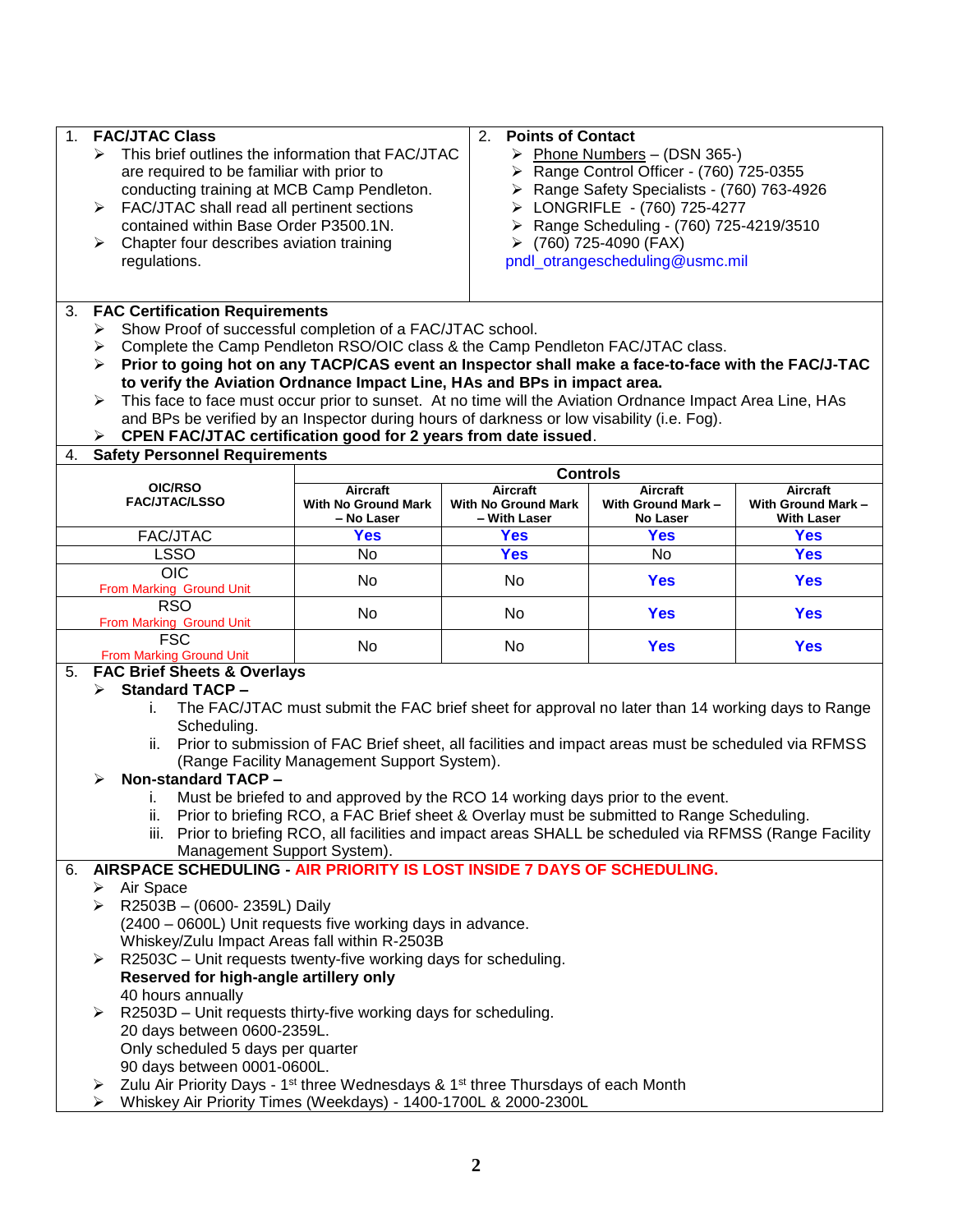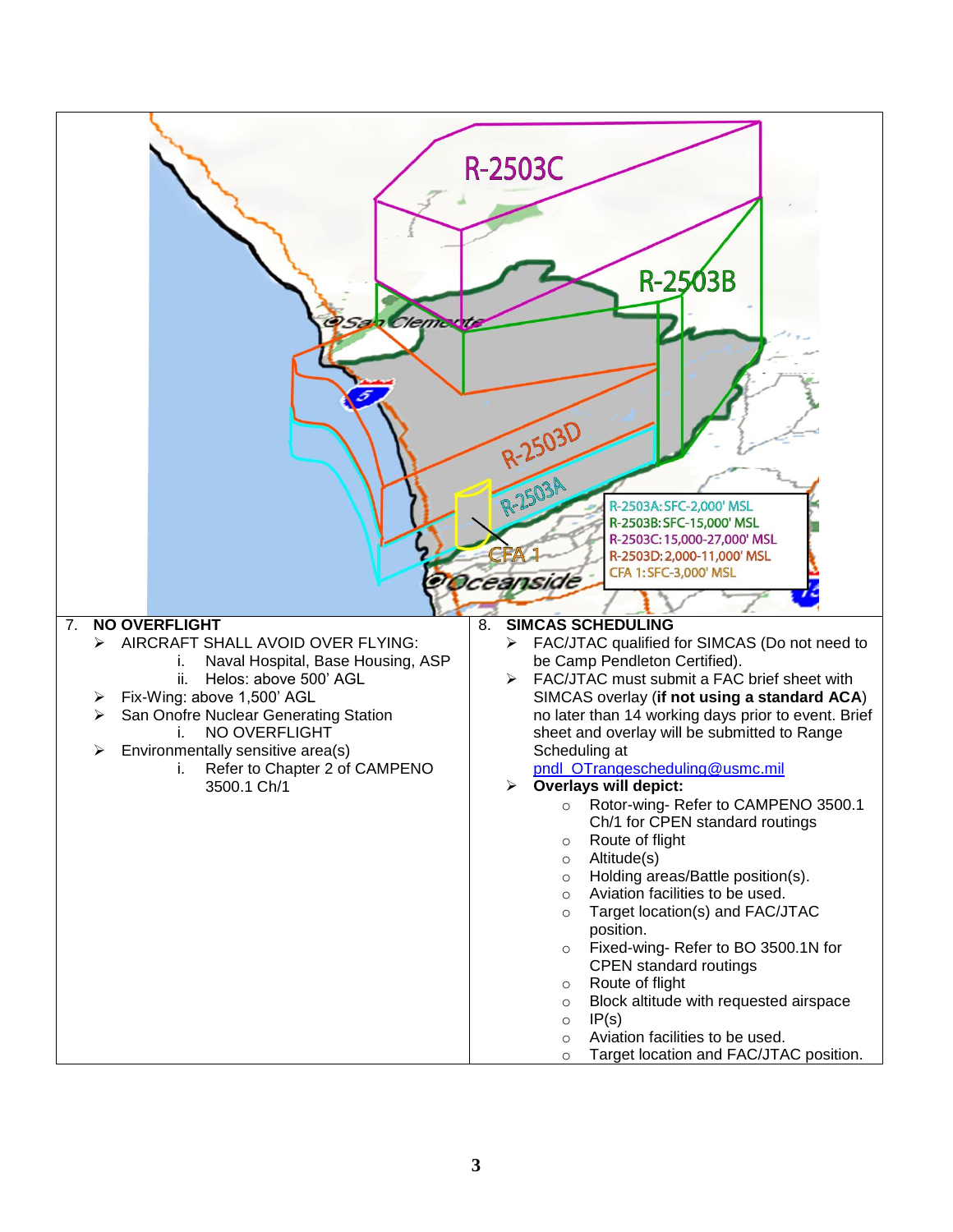| <b>SAFETY BRIEF</b><br>9.                                                                                                                                                                                                                                                                                                     | 10. Aircraft Checking in & Routing                                                                                                                                                                                                                                                                                                                                                                                                                                                                                                                                                                                                                                                                                                                                                                                                                                                                                                                                                                                        |  |  |
|-------------------------------------------------------------------------------------------------------------------------------------------------------------------------------------------------------------------------------------------------------------------------------------------------------------------------------|---------------------------------------------------------------------------------------------------------------------------------------------------------------------------------------------------------------------------------------------------------------------------------------------------------------------------------------------------------------------------------------------------------------------------------------------------------------------------------------------------------------------------------------------------------------------------------------------------------------------------------------------------------------------------------------------------------------------------------------------------------------------------------------------------------------------------------------------------------------------------------------------------------------------------------------------------------------------------------------------------------------------------|--|--|
| > All Non-MAG 39 aircrews and any MAG-39<br>squadrons returning from deployment shall:<br>Receive a Range Air Safety Brief from the<br>Operations Officer and that Squadron must be<br>listed on the compliance letter.<br>Any flight that does not comply with above<br>➤<br>requirements will be limited to transition only | > Check-in with LONGRIFLE (310.3 or 123.2)<br>$\triangleright$ Aircraft shall remain outside all impact areas<br>while awaiting clearance for entry.<br>Range Control will verify ordinance to be<br>➤<br>expended.<br>All altitudes are AGL not MSL<br>➤<br>Push to Assigned Holding Area<br>➤<br>Receive Hot Range Brief<br>➤<br>Verify pilot(s) have read and understood<br>$\circ$<br>R-440/R-220 TACP special instructions.<br>FAC Call Sign<br>$\circ$<br><b>TAD Freq</b><br>$\circ$<br>Directed to contact FAC/JTAC<br>$\circ$<br>At no time will any Aircraft begin firing<br>$\circ$<br>prior to the Aviation Ordinance Impact<br>Area.<br>Cleared into Impact Area by LONGRIFLE not<br>➤<br>FAC<br>At All Times Aircraft will monitor<br>$\circ$<br><b>LONGRIFLE's Frequency</b>                                                                                                                                                                                                                                |  |  |
| 11. Communication                                                                                                                                                                                                                                                                                                             | 12. Terminal Controls - ONLY TYPE I Controls                                                                                                                                                                                                                                                                                                                                                                                                                                                                                                                                                                                                                                                                                                                                                                                                                                                                                                                                                                              |  |  |
| > LONGRIFLE Freq's:<br>Range Air - 310.3 primary<br>i.<br>$TAD 1 - 255.2$<br>ii.<br>iii. TAD 2 - 305.925<br>iv. Ground Safety $-40.35$<br>Positive 2-way comm w/all players<br>➤<br>We'll interrupt to call spillouts/traffic<br>➤                                                                                            | <b>AUTHORIZED!!</b><br>Joint Publication 3-09.3, Joint Tactics<br>Techniques and Procedures for Close Air<br>Support (CAS).<br>Type I control is used when the JTAC must<br>➤<br>visually acquire the attacking aircraft and the<br>target for each mark.<br>Type II control will be used when the JTAC<br>➤<br>requires control of the individual attacks but<br>assesses that either visual acquisition of the<br>attacking aircraft or the target at weapons<br>release is not possible or when attacking aircraft<br>are not in a position to acquire the mark/target<br>prior to weapons release/launch.<br>$\triangleright$ Type III control is used when the JTAC requires<br>the ability to provide clearance for multiple<br>attacks within a single engagement subject to<br>specific attack restrictions. Type 3 control does<br>not require the JTAC to visually acquire the<br>aircraft or the target; however, all targeting data<br>must be coordinated through the supported<br>commander's battle staff. |  |  |

### 13. **R220 RW TACP OP Jacob and OP-M (See Special Instructions for Specifics)**

- **TOW Missiles are not authorized**
- Machine Guns .50 Caliber and below (Ball and API-T)
- $\geq$  30mm & below HE & TP
- Rockets 2.75" & 5"
- $\triangleright$  Griffin (OP Jacob ONLY)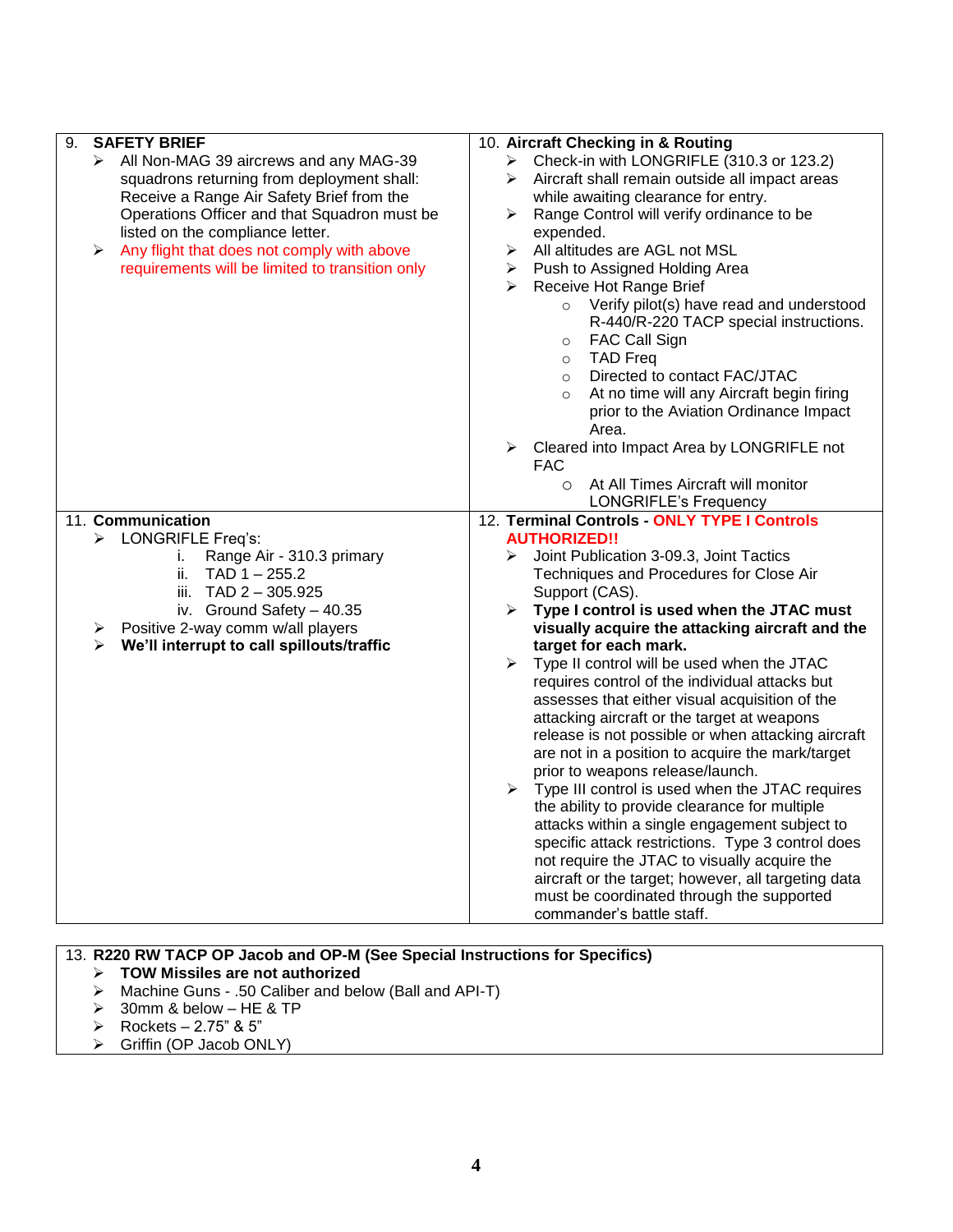#### 14. **R440 RW TACP and Urban TACP (See Special Instructions for Specifics)**

- Machine Guns .50 Caliber and below (Ball and API-T)
- $\geq$  30mm & below HE & TP
- $\triangleright$  Rockets 2.75" & 5"
- $\triangleright$  F/W Bombs 500 lbs or less (No F/W Strafing Allowed)

#### 15. **FW R440 TACP**

- $\triangleright$  Zulu Impact area is the only dedicated impact area that will support live-fire fixed-wing CAS.
- Fixed-wing a/c is restricted to bombing only (500lbs or less). **One drop per pass.**
- **Immediate re-attacks not authorized.**
- $\triangleright$  Strafing is not authorized.
- $\triangleright$  TACP operations will be scheduled as the standard R-440 TACP brief as published by the RCO.
- $\triangleright$  Non-standard events, routings and IP's require an approved brief by the RCO 14 days prior to the event.
- $\triangleright$  For R440, FAC/JTAC must submit the FAC brief sheet for approval no later than 14 working days to Range Scheduling.
- $\triangleright$  JTACS shall not call "cleared hot" until aircraft is in sight, reports wings level and has entered inside the Aviation Ordinance Impact Area.

### 16. **Additional CAS Instructions**

- $\triangleright$  A Safety Brief will be conducted with all participants prior to each live fire event.
- ▶ A Range Safety Specialist SHALL conduct a FACE-FACE brief with FAC/JTAC on first day of TACP. Verify with Range Control Officer or Range Scheduling on brief time at scheduled OP.
- $\triangleright$  Positive control of all aircraft will be maintained.
- $\triangleright$  No firing will be conducted:
	- i. Outside the Aviation Ordinance Impact Area
	- ii. All LIVE TACP will be Type I
- $\triangleright$  All TACP will be controlled with a mark.
- **Exception:** 
	- i. MAG 39 RW Aircraft Only
	- ii. Daylight Only
		- iii. VFR Conditions
- $\triangleright$  All "aborts" will be in plain language and acknowledged.
- $\triangleright$  AT ANY TIME THAT A RW/FW DUD OCCURS. JTAC WILL NOTIFY LONGRIFLE WITH THE FOLLOWING: TIME DUD OCCURRED, LOCATION AND DODIC.
- **Laser firing log shall be completed and submitted to the RCO NLT 24 hours from completion of firing.**

#### 17. **WEATHER REQUIREMENTS**

- $\triangleright$  Weather Minimums: Pilots must maintain positive identification of the target and visual reference to the surrounding area for clearance of terrain and other hazards.
- MCAS Camp Pendleton METRO
- Commercial 760-725-3327

#### **CAMPEN IS NOT EXCLUSIVE USE NONPARTICIPANTS WILL BE FLYING**

#### 18. **GO / NO GO**

- $\triangleright$  Scheduling on a non air priority day/time
- > FAC Brief Sheet or Overlay not turned in on time.
- No Face-to-Face with Inspector prior to event
- $\triangleright$  Safety Personel not on site
- $\triangleright$  Any Loss of Communication
- $\triangleright$  Release of any Outside Aviation Ordnance Impact Area
- $\triangleright$  Engagement of any target group with unauthorized munitions.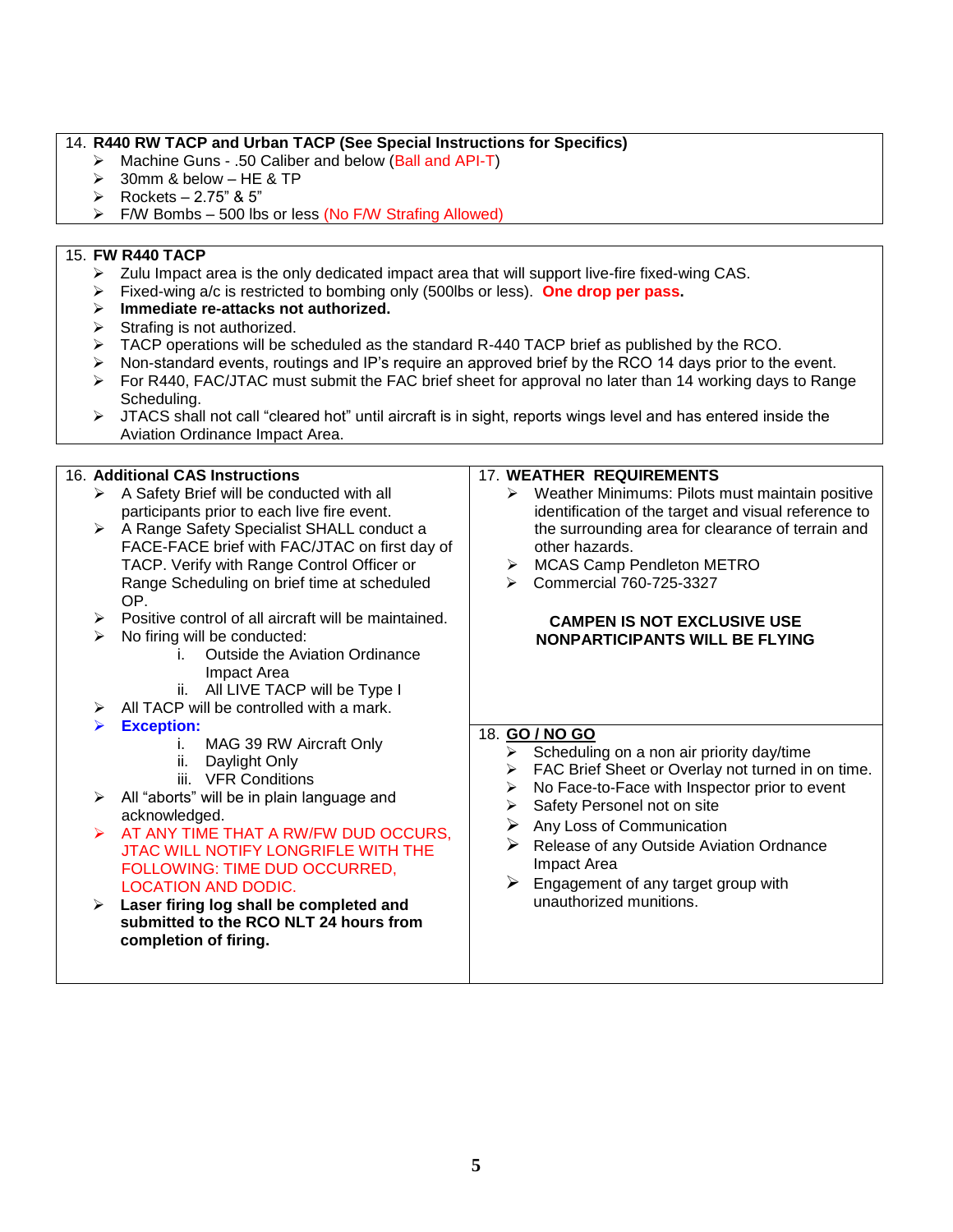# **FAC / JTAC BRIEF SHEET**

## **Successful Scheduling Checklist:**

- $\checkmark$  Ensure all required facilities are scheduled and approved in RFMSS.
- Lasers are authorized, if schedule in RFMSS/FAC Sheet and authorized by the Naval Laser Safety Review Board (**Refer CPEN Laser List in RFMSS**).
- $\checkmark$  All Non-Mag-39 A/C are required to be annually certified to fly at CPEN (**Refer to Compliant Squadron List in RFMSS**).
- Use current R220/R440 SPINS (**found in RFMSS Library under "TACP"** )
- Live Fire Controls require a CPEN FAC (**list of certified individuals found in RFMSS library under "TACP"**).
- $\checkmark$  All live-fire non-standard CAS/TACP shall be briefed to the Range Control Officer, Joe Vaineharrison, NLT 14 working days from the event.
- $\checkmark$  SIMCAS aboard the base shall be scheduled in RFMSS, controlled by a certified JTAC/FAC and an approved aviation overlay has been submitted to and approved by the Range Control Officer.
- $\checkmark$  If GRG's are used they must be submitted to supporting squadron and submitted with this brief sheet.
- **When using any supporting fires, ensure a Fire Support Coordinator has been designated on both the unit ORM and the JTAC-CAS brief sheet.**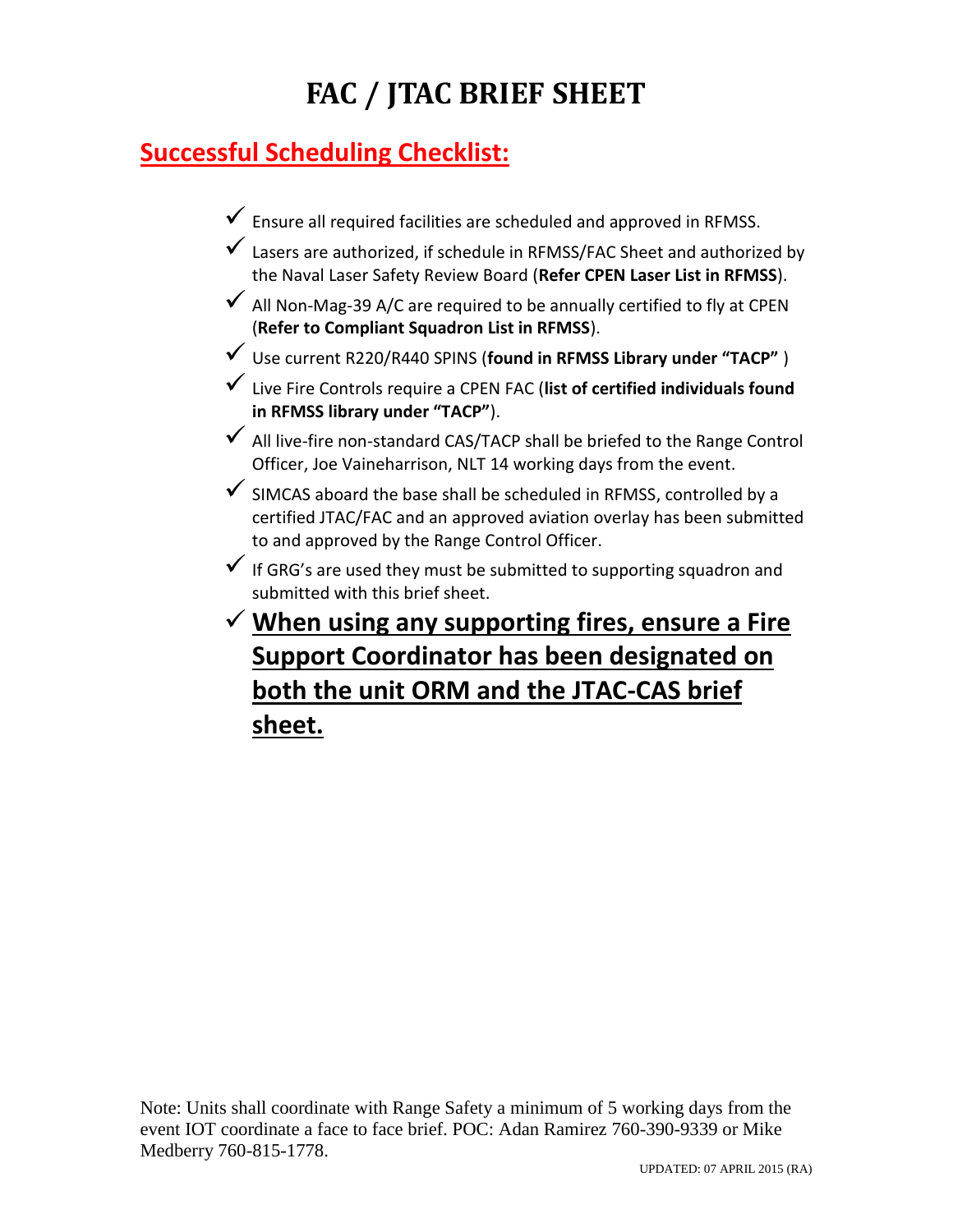## **FAC / JTAC BRIEF SHEET**

| UNIT:                                                              |              | Date &<br>RCNI#:   |                           |  |  |  |  |
|--------------------------------------------------------------------|--------------|--------------------|---------------------------|--|--|--|--|
| FAC's NAME & UNIT                                                  |              |                    |                           |  |  |  |  |
| OP/POC&CELL# AT OP                                                 |              |                    |                           |  |  |  |  |
| <b>TGT MARKING UNIT</b>                                            | LOCATION     | WEAPON'S           | GRG'S<br>YES<br><b>NO</b> |  |  |  |  |
| <b>RANGES ISO</b>                                                  |              |                    |                           |  |  |  |  |
| Designated FSC                                                     | Name         | Rank               | Unit                      |  |  |  |  |
| <b>CALL SIGN/UNIT</b>                                              | A/C TYPE     | <b>TOT (LOCAL)</b> | <b>ORDNANCE REQUESTED</b> |  |  |  |  |
|                                                                    |              |                    |                           |  |  |  |  |
|                                                                    |              |                    |                           |  |  |  |  |
|                                                                    |              |                    |                           |  |  |  |  |
|                                                                    |              |                    |                           |  |  |  |  |
| SUPPORTING SQUADRON/ POC NAME AND NUMBER                           |              |                    |                           |  |  |  |  |
| IP TO BE USED:<br>IP Bridge<br>IP Oneil<br><b>OTHER</b><br>IP Case |              |                    |                           |  |  |  |  |
| AIRSPACE SCHEDULED TO<br><b>SUPPORT TRAINING</b>                   |              |                    |                           |  |  |  |  |
| BRIEF # USED TO SUPPORT TRAINING (R440, R220, ETC.)                |              |                    |                           |  |  |  |  |
| TANKER LOCATION (IF SCHEDLED)                                      |              |                    |                           |  |  |  |  |
| LASER FP/LASER TRAINING AREA/LASER MODEL (IF SCHEDULED)            |              |                    |                           |  |  |  |  |
| <b>TAD#1</b>                                                       | <b>TAD#2</b> |                    |                           |  |  |  |  |
| FAC's CALL SIGN                                                    |              |                    |                           |  |  |  |  |

Note: Units shall coordinate with Range Safety a minimum of 5 working days from the event IOT coordinate a face to face brief. POC: Adan Ramirez 760-390-9339 or Mike Medberry 760-815-1778.